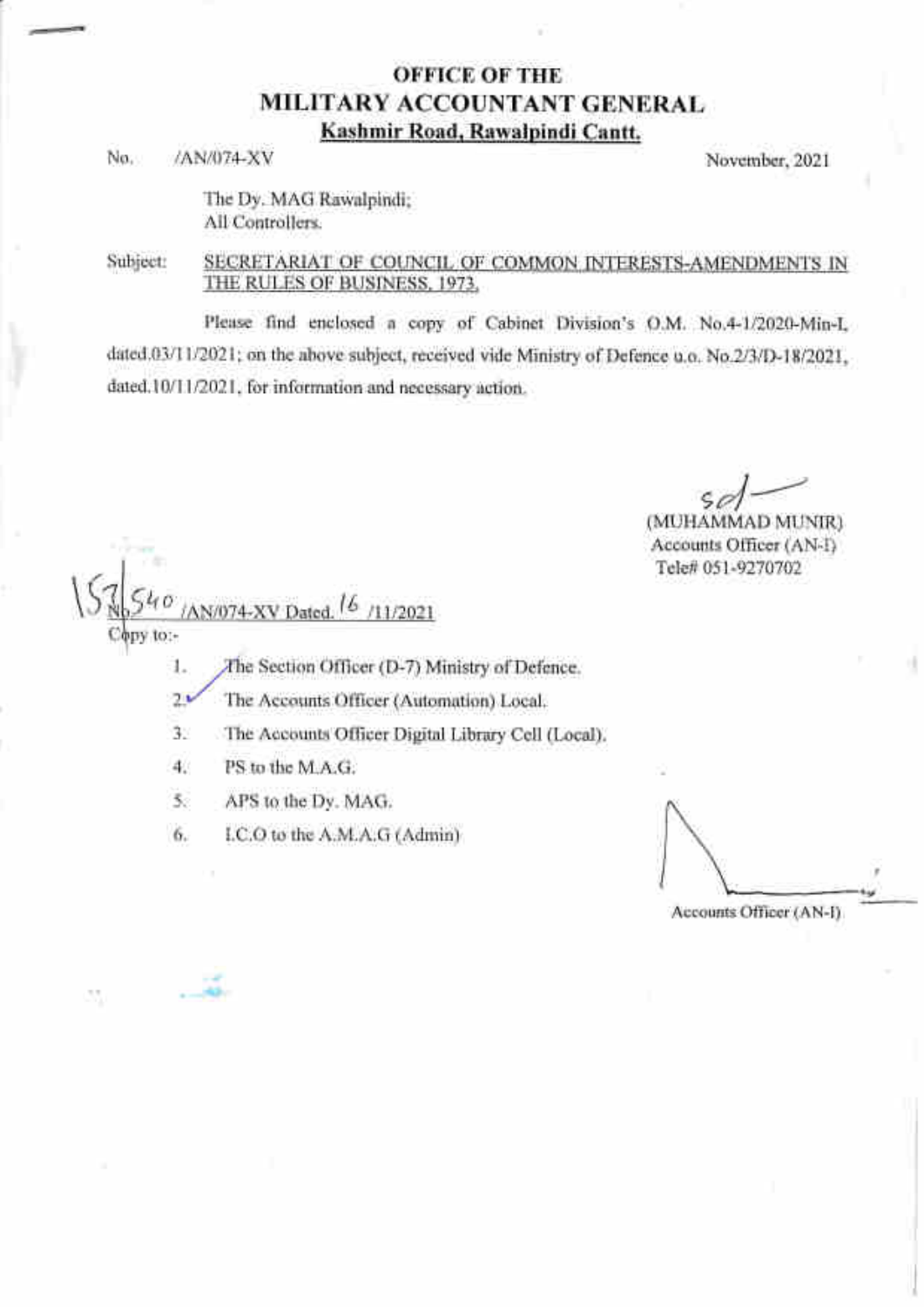

## **GOVERNMENT OF PAKISTAN** MINISTRY OF DEFENCE (DEFENCE DIVISION) a-11094

Subject:-

# SECRETARIAT OF COUNCIL OF COMMON INTERESTS AMENDMENTS IN THE RULES OF BUSINESS, 1973

Kindly find enclosed herewith a copy of Cabinet Division's O.M. No.4-1/2020-Min-I dated 3rd November, 2021, on the above cited subject, for information and necessary action, please.

climpOfficer

 $12.00x$ 

MAG, Pakistan Military Accounts Deptt, Rawalpindi Surveyor General, Survey of Pakistan, Rawalpindi DG. Military Lands & Cantonments, Rawalpindi DG, Pakistan Armed Services Board, Rawalpindi DG, Pakisaan Maritime Security Agency, Karachi DG, FGEIs (C/G) Directorate, Rawalpindi

Dte Gen, ISI, Islamabad Director (Admin) JSHQ, Chaklala, Rawalpindi SD Dte (SD-1), GHQ, Rawalpindi Director (Admin) AHQ, Islamabad Director (Admin) NHQ, Islamabad

# Min of Def. u.o. No. 2/3/D-18/2021 dated 10<sup>th</sup> November, 2021

Copy for information to:-

Sr. JS-V  $JS-1$  $JS-II$ JS-IV **JS-VII** DS (Army-C) **DCM APS to JS-III** 

function (2)